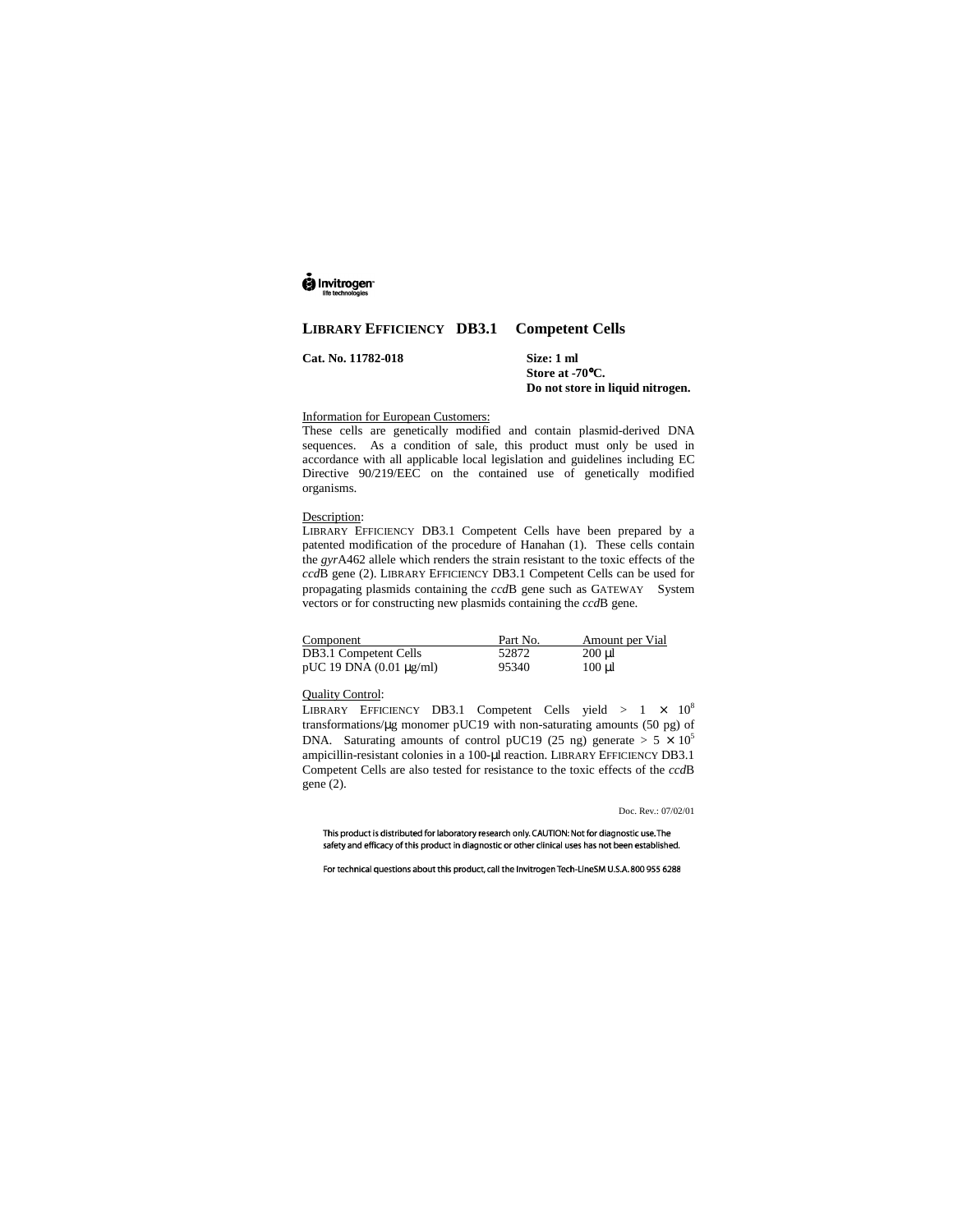#### Page 2 of 4

#### Transformation Procedure:

A stock pUC19 solution (0.01 µg/ml) is provided as a control to determine the transformation efficiency. To obtain maximum transformation efficiency, the experimental DNA must be free of phenol, ethanol, protein and detergents.

- 1. Thaw competent cells on ice. Place required number of  $17 \times 100$  mm polypropylene tubes (Falcon<sup>®</sup> 2059; see Note 1) on wet ice.
- 2. Gently mix cells, then aliquot 100  $\mu$ l competent cells into chilled polypropylene tubes.
- 3. Refreeze any unused cells in the dry ice/ethanol bath for 5 minutes before returning them to the -70°C freezer. Do not use liquid nitrogen.
- 4. To determine transformation efficiency, add 5 µl (50 pg) control DNA to one tube containing 100 µl competent cells. Move the pipette through the cells while dispensing. Gently tap tube to mix.
- 5. For DNA from ligation reactions, dilute the reactions 5-fold in 10 mM Tris-HCl (pH 7.5) and 1 mM EDTA. Add 1 µl of the dilution to the cells (1-10 ng DNA), moving the pipette through the cells while dispensing. Gently tap tubes to mix.
- 6. Incubate cells on ice for 30 minutes.
- 7. Heat-shock cells 45 seconds in a 42°C water bath; do not shake.<br>8. Place on ice for 2 minutes.
- 8. Place on ice for 2 minutes.<br>9. Add 0.9 ml of room temper
- Add 0.9 ml of room temperature S.O.C. Medium (Cat. No. 15544-034).
- 10. Shake at 225 rpm (37°C) for 1 hour.
- 11. Dilute the reaction containing the control plasmid DNA 1:10 with S.O.C. Medium. Spread 100 µl of this dilution on LB or YT plates with 100 µg/ml ampicillin.
- 12. Dilute experimental reactions as necessary and spread 100-200 µl of this dilution as described in Step 11.
- 13. Incubate overnight at 37°C.

Cat. No. 11782-018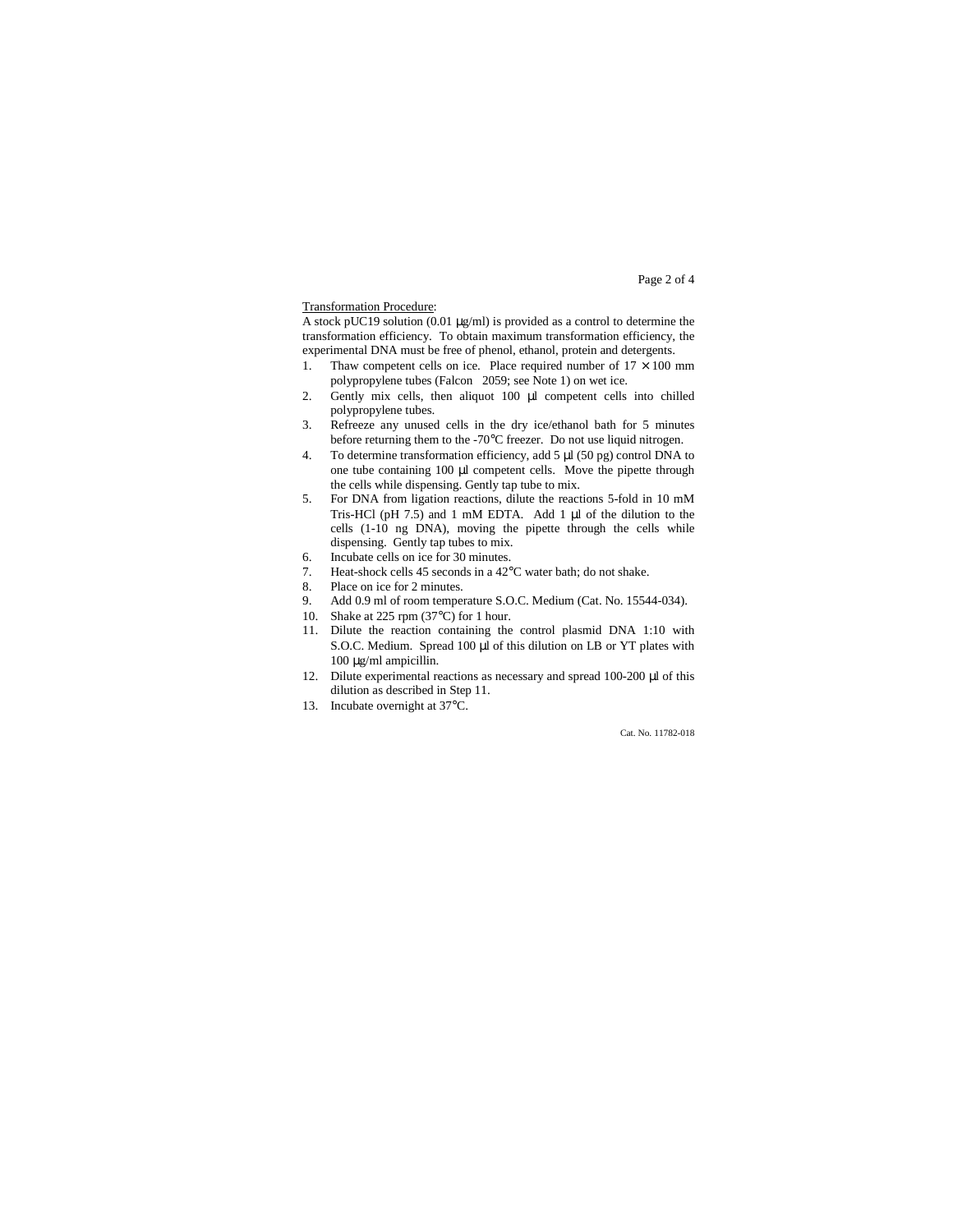Page 3 of 4

Notes:

- 1. Falcon 2059 tubes or other similarly shaped  $17 \times 100$  mm polypropylene tubes are required for optimal transformation efficiency. Microcentrifuge tubes  $(1.5 \text{ ml})$  can be used but the transformation efficiency will be reduced 3- to 10-fold.
- 2. LIBRARY EFFICIENCY DB3.1 Competent Cells are refreezable. Subsequent freeze-thaw cycles will reduce transformation efficiency approximately 2-fold.
- 3. Media other than S.O.C. can be used but the transformation efficiency will be reduced. Expression in Luria Broth reduces transformation efficiency a minimum of 2- to 3-fold.
- 4. Transformation efficiency (CFU/µg): CFU in control plate  $\times$  1  $\times$  10<sup>6</sup> pg  $\times$  dilution factor(s) pg pUC19 used in transformation  $$\mu g$$

For example, if 50 pg pUC19 yields 100 colonies when 100 µl of a 1:10 dilution is plated, then:

CFU/µg = 
$$
\frac{100 \text{ CFU}}{50 \text{ pg}} \times \frac{1 \times 10^6 \text{pg}}{\text{µg}} \times \frac{1 \text{ ml}}{0.1 \text{ ml placed}} \times 10 = 2 \times 10^8
$$

References:

- 1. Hanahan, D. (1983) *J. Mol. Biol. 166*, 557.
- 2. Bernard, P., and Couturier, M. (1992) *J. Mol. Biol. 226*, 735.

Falcon<sup>®</sup> is a registered trademark of Becton Dickinson.

This product is covered by U.S. patent 4,981,797 and foreign equivalents.

Cat. No. 11782-018